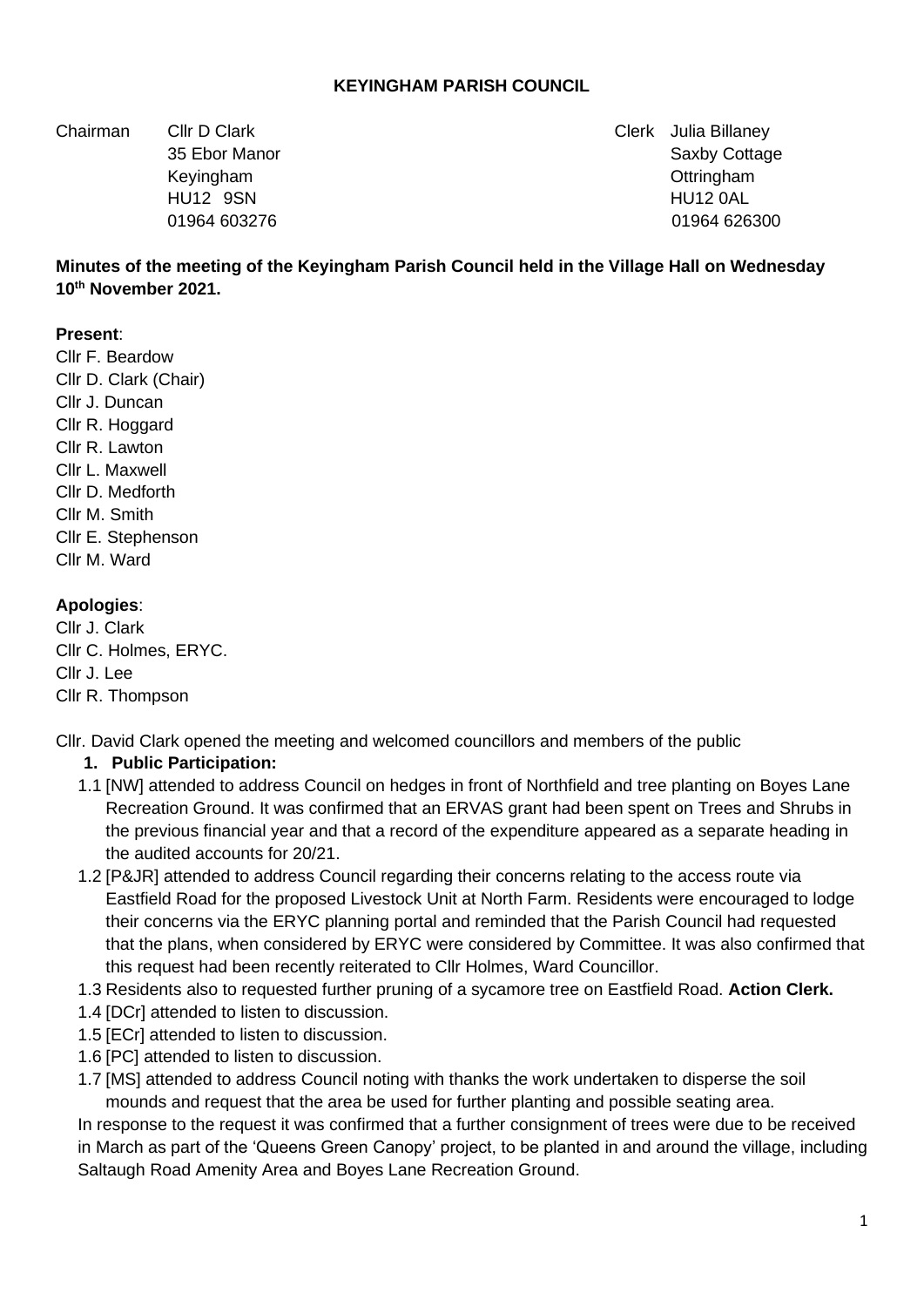- 1.8 [TJ] attended to request that Council consider the purchase and siting of 'dog bags' and dispensers to be sited at key points around the village. [TJ] Shared ideas for involving young people within the community, using a points and rewards system to encourage positive engagement. It was agreed to seek views from villagers regarding the potential benefit of this proposals.
- 1.9 Members of the public queried the removal of the 'Save our Children' sign from beside the A1033at the eastern end of the village. It was explained that the sign had been removed temporarily to enable access to the housing development on land east of Austrothy House. It was further explained that the ERYC Planning Dept. had confirmed that planning permission would be required for sign to be reinstated. It was also explained that a request had been initiated by the Parish Council to extend the 30mph limit to the village boundary at, or close to, Dam Lane and that the 'Keyingham' 'Save our Children' and '30mph' signs would be carefully sited to avoid impeding visibility for traffic emerging form Strawberry Fields and Dam Lane.
- 1.10 A letter from ERYC Planning Dept was also shared (Item 4.5 refers) requesting the removal of the sign to the west of the Village, following a complaint by a resident. It was explained that the Parish Council intended to challenge the grounds for removal, and that further updates on this matter would be provided in due course. It was agreed to provide a summary of this item in the 'PC Roundup' in the next edition of the 'Forward' **Action Clerk.**
- 1.11 Members of the public also enquired about the possibility of the Parish Council applying for grant funding to purchase the Chapel on behalf of the village. It was noted that the building would require significant investment to bring it up to date with current legislation and that this may be a factor for any potential investor to consider, including providers of grant funding.

## **2. Declaration of Interests**

- a) to record declarations of interest in respect of agenda items listed below:
- b) to note dispensations given in respect of agenda items listed below:

Declarations and dispensations were recorded as follows:

Cllr R. Lawton: Allotments Cllr E. Stephenson: Allotments

# **3. Approval of the Minutes of the Previous Meeting**

The minutes of the meeting of Keyingham Parish Council held on Wednesday 13<sup>th</sup> October were approved.

# 3.1 **Actions and Matters Arising from the minutes not covered by the agenda.** None

# **4. Correspondence**

4.1 Email from [CG] on behalf of a charity which organises annual Folk Music, Arts and Crafts events for Children and Adults. Councillors received the offer with interest. **Noted.**

4.2 Email from Ruth Wilson ERYC agreeing to the PC request for 'No Entry' road markings at the entrance to the one-way section of road between Station Road and Ebor Manor. **Noted with thanks.**

4.3 Email from [LP] Offering to donate dog agility equipment to for the Dog Exercise area on Eastfield Road. The offer was gratefully accepted. **Action Clerk.** 

4.4. Letter from [PW] requesting the Parish Council consider a request for the removal of commemorative plaques which are currently on the wall of the Methodist Chapel, to preserve them should the Chapel be sold. Council resolved to investigate options and open a dialogue with families who may wish to make similar request. **Action Clerk.**

4.5 Email form ERYC regarding a complaint about the 'Save our Children' to the west of the village and requesting that the PC remove the sign. The requirement to remove the sign being based on the assertion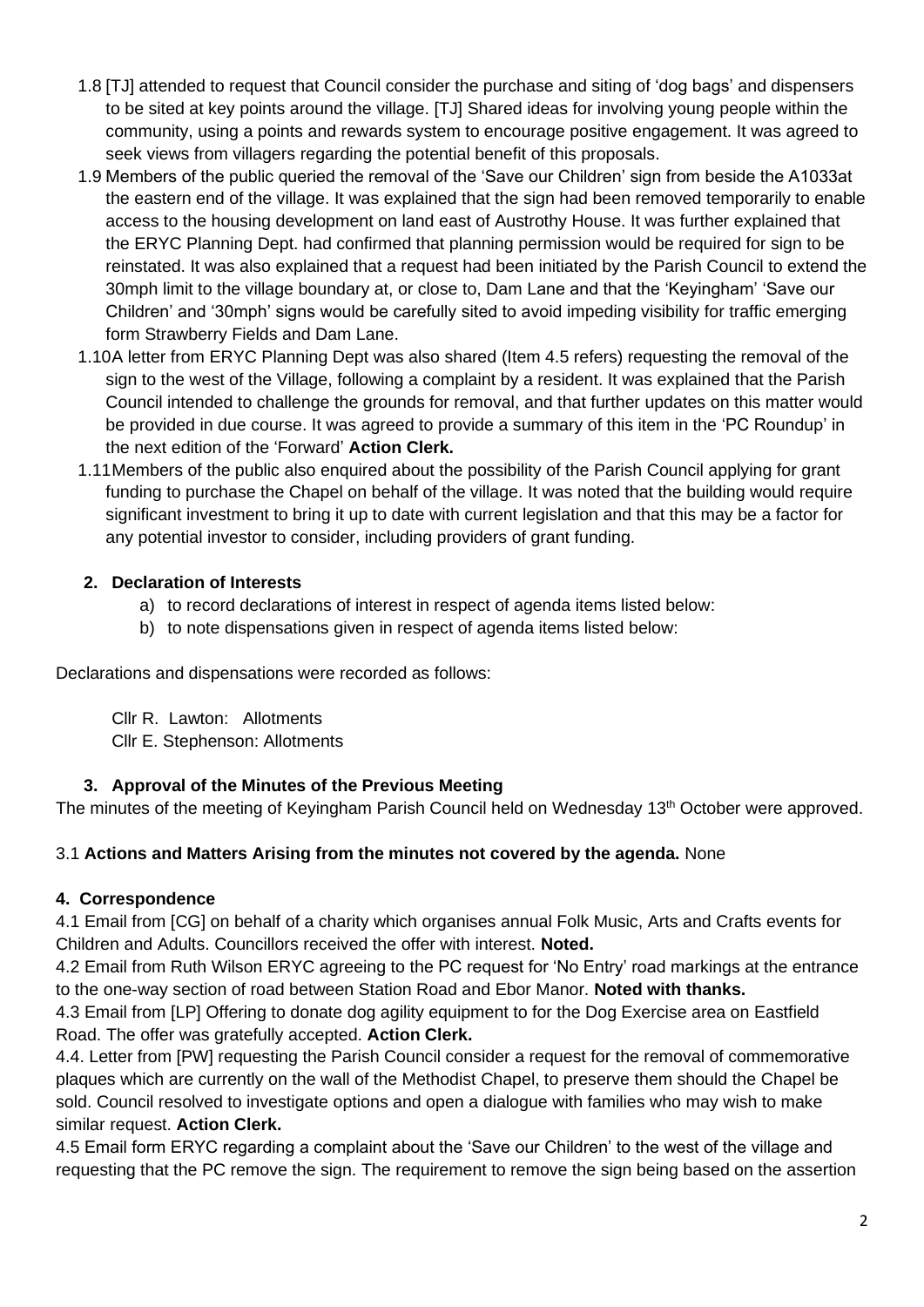that it was situated within the highway boundary on land belonging to ERYC. Councillors discussed the matter and **resolved to challenge** the request. **Action Clerk.** 

4.6 Invitation from Ottringham Parish Council to attend a Civic Service 23<sup>rd</sup> January 2022 at 4.00pm. **Action Cllr Beardow to attend**. All other members welcome.

| <b>Accounts received in October for Payment in November 2021</b> |                                                                           |            |            |              |                   |  |  |
|------------------------------------------------------------------|---------------------------------------------------------------------------|------------|------------|--------------|-------------------|--|--|
| Payee                                                            | <b>Description/Reference</b>                                              | <b>Net</b> | <b>VAT</b> | <b>Total</b> | A/C<br><b>Ref</b> |  |  |
| J Billaney                                                       | Clerk's Salary                                                            |            |            | 973.40       | P01               |  |  |
| <b>HMRC</b>                                                      | NI for Clerk                                                              |            |            | 74.39        | P01               |  |  |
|                                                                  |                                                                           |            |            |              |                   |  |  |
|                                                                  | <b>Total</b>                                                              |            |            | 1,047.79     |                   |  |  |
| BT (STO)                                                         | <b>Business Line for Parish Clerk:</b><br>calls, rental, internet charges | 44.45      | 8.89       | 53.34        | P <sub>20</sub>   |  |  |
| J Billaney                                                       | <b>Printer Ink</b>                                                        |            |            | 18.00        |                   |  |  |
|                                                                  | <b>Printer Ink</b>                                                        |            |            | 16.00        |                   |  |  |
|                                                                  | <b>Computer Security Renewal</b>                                          | 47.00      |            | 47.00        | <b>P08</b>        |  |  |
|                                                                  | <b>Total</b>                                                              | 81.00      |            |              |                   |  |  |
| HAPS (STO)                                                       | <b>Grounds Maintenance</b>                                                | 730.83     | 146.17     | 877.00       | P11               |  |  |
|                                                                  | Inv: 30338799                                                             | 107.10     | 21.42      | 128.52       |                   |  |  |
|                                                                  | Inv: 30327016                                                             | 107.10     | 21.42      | 128.52       |                   |  |  |
| <b>Brook Street Ltd</b>                                          | Inv: 30361817                                                             | 137.70     | 27.54      | 165.24       | P31               |  |  |
|                                                                  | Inv: 30361816                                                             | 107.10     | 21.42      | 128.52       |                   |  |  |
|                                                                  | <b>Total</b>                                                              |            |            | 550.80       |                   |  |  |
| <b>Water Charges</b><br>(DD)                                     | Saltaugh Lane                                                             |            |            |              | P03               |  |  |
|                                                                  | Cemetery                                                                  |            |            |              |                   |  |  |
|                                                                  | Boyes Lane                                                                |            |            |              |                   |  |  |
|                                                                  | <b>Total</b>                                                              |            |            |              |                   |  |  |
| <b>ERNLLCA</b>                                                   | <b>Training - Clerk</b>                                                   | 20.00      | 4.00       | 24.00        | P21               |  |  |
| Sunk Is. Gdn<br>Centre                                           | <b>Winter Bedding Plants</b>                                              | 122.00     |            | 122.00       | P16               |  |  |
| P Feeney                                                         | <b>Cleaning Bus Shelters</b>                                              | 50.00      |            | 50.00        | P32               |  |  |
| <b>Total Payments</b>                                            |                                                                           |            |            | £2,805.93    |                   |  |  |

### **5. Accounts for Payment.** It was **resolved** to pay the following:

**Receipts**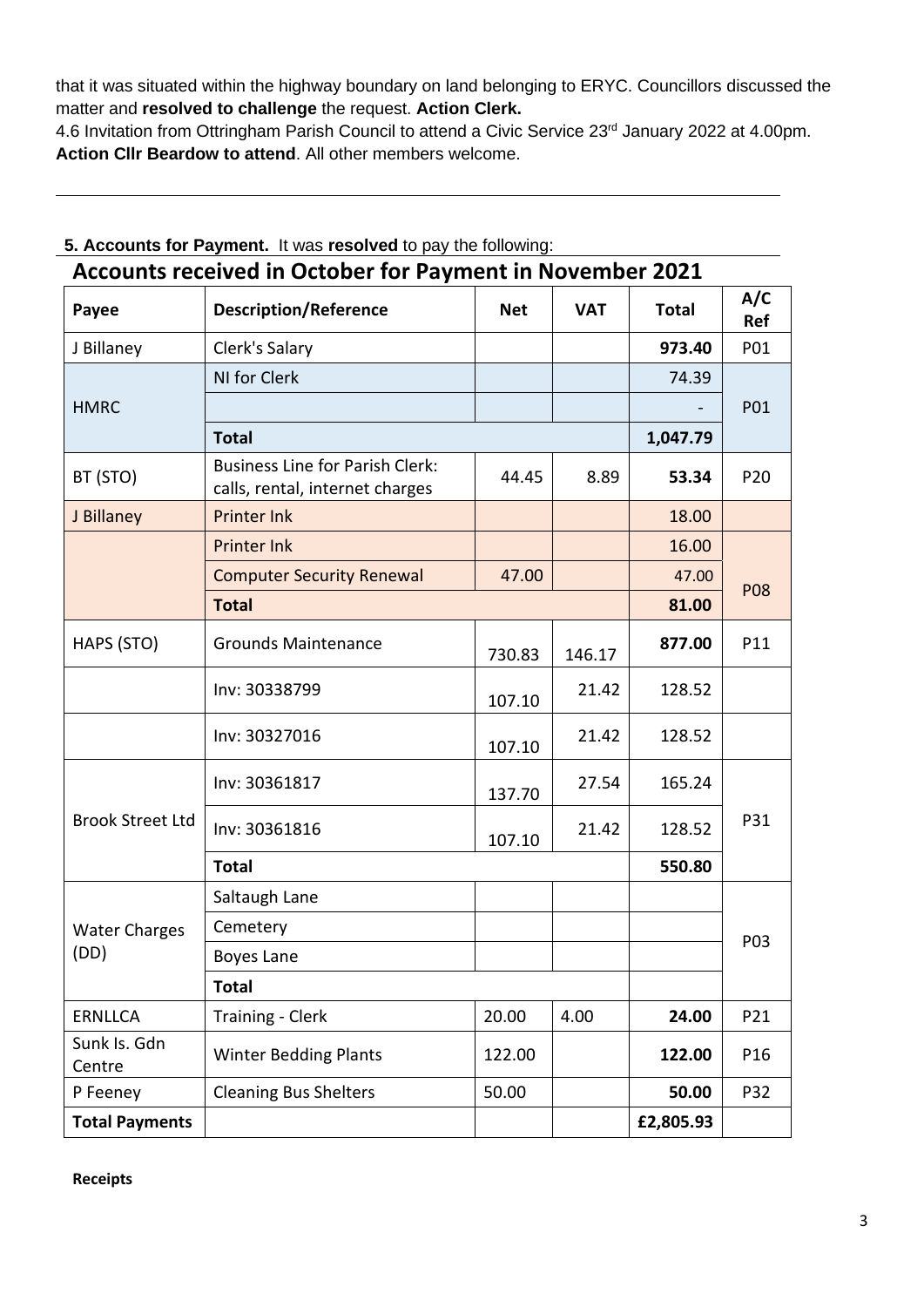| <b>Brook Street</b>   | * Statement still showing credit | 53.2 CR |            |
|-----------------------|----------------------------------|---------|------------|
| <b>Total receipts</b> |                                  |         | <b>Nil</b> |

## **5.1 Future Expenditure**

It was **resolved** to approach contractors for estimates for cutting the hedges on Boyes Lane Recreation Ground for the current season, up to the end of December 2021. **Action Cllr Lawton.**

## **5.2 Precept Request 2022/23**

It was **resolved** to apply a standard inflationary increase of 3% to the Parish Precept for the forthcoming year, modelled on the precept for the current year of £43,500 this represents an increase of £1,300.00pa. to £44,800.00. (rounding applied) **Action Clerk.**

# **6. Planning Matters & Developments:**

- **6.1** TPO KEYINGHAM NO.9 2004 (REF903) G1. Fell 1 Maple Tree to prevent damage to Cars and Crown reduce 3 maple trees by 2.1 meters to prevent damage to cars. **Action: Cllr Maxwell** to visit site**.**
- **6.2** 21/03873/PLF Erection of extension to the rear and replacement garage/outbuilding to Wray House, Station Road Keyingham. HU12 9SZ. It was resolved to **support** the application subject to the consideration of any comments by neighbours.
- **6.3** 21/04019/PLF Erection extension to an existing livestock unit. Land south of Boyes Lane, Keyingham. HU12 9SH.It was **resolved** to request a traffic and Environmental Impact Analysis and confirmation of the route to and from the development, to establish, in particular whether it would be via Saltaugh Road, passing by the school. **Action Clerk.**
- **6.4** TRACKED APPLICATION 21/00373/PLF: Erection of 10 dwellings with associated parking and works following the demolition of existing outbuildings to land south-east of Mount Airey Farm, Chapel Lane Keyingham. HU12 9RA. It was **noted** that although the PC had raised concerns regarding the impact of the development on traffic flow in this area of Keyingham the plan had been approved.

## 7. **Reports from representatives of Committees**:

## **a.** Playing Fields: Saltaugh Road

It was agreed that discussions regarding the repair or replacement of the zipwire to be deferred for the time being. The commercial waste bin had been set on fire. It was resolved to seek quotes for replacement. **Action Clerk.** It was also noted that the tyre swing was in need of a new tyre and the rubber safety matting beneath equipment was worn in places. It was **resolved** to inspect tyre swing and matting. **Action Cllr Hoggard & Cllr Ward.** It was noted that the grille at the end of the ditch bordering the playing field had become blocked and required attention to prevent water gathering. **Action Cllr Lawton.**

# a. (i) Eastfield Road - Dog Exercise Area

Councillors discussed placing restrictions on hours of use to address noise issues experienced by residents living close by. It was resolved to ask for cooperation of users in the next edition of the 'Forward'. **Action Clerk.** It was noted that areas of grass within the dog exercise area required re-seeding. **Action Clerk.** 

- **b.** Allotments:
- **c.** War Memorial: Remembrance Sunday arrangements: It was confirmed that a Church Service in St Nicholas Church would take place from 10.00 – 11.00. followed by wreath-laying in the Church grounds with refreshments available in the Church afterwards. All Welcome.
- d. Churchyard: No new matters to consider
- **e.** Cemetery: No new matters to consider.
- **f.** Streets & Verges: Councillors who had accompanied PCSO's on the walk around offered feedback including encouraging anyone experiencing or witnessing antisocial behaviour to contact the police